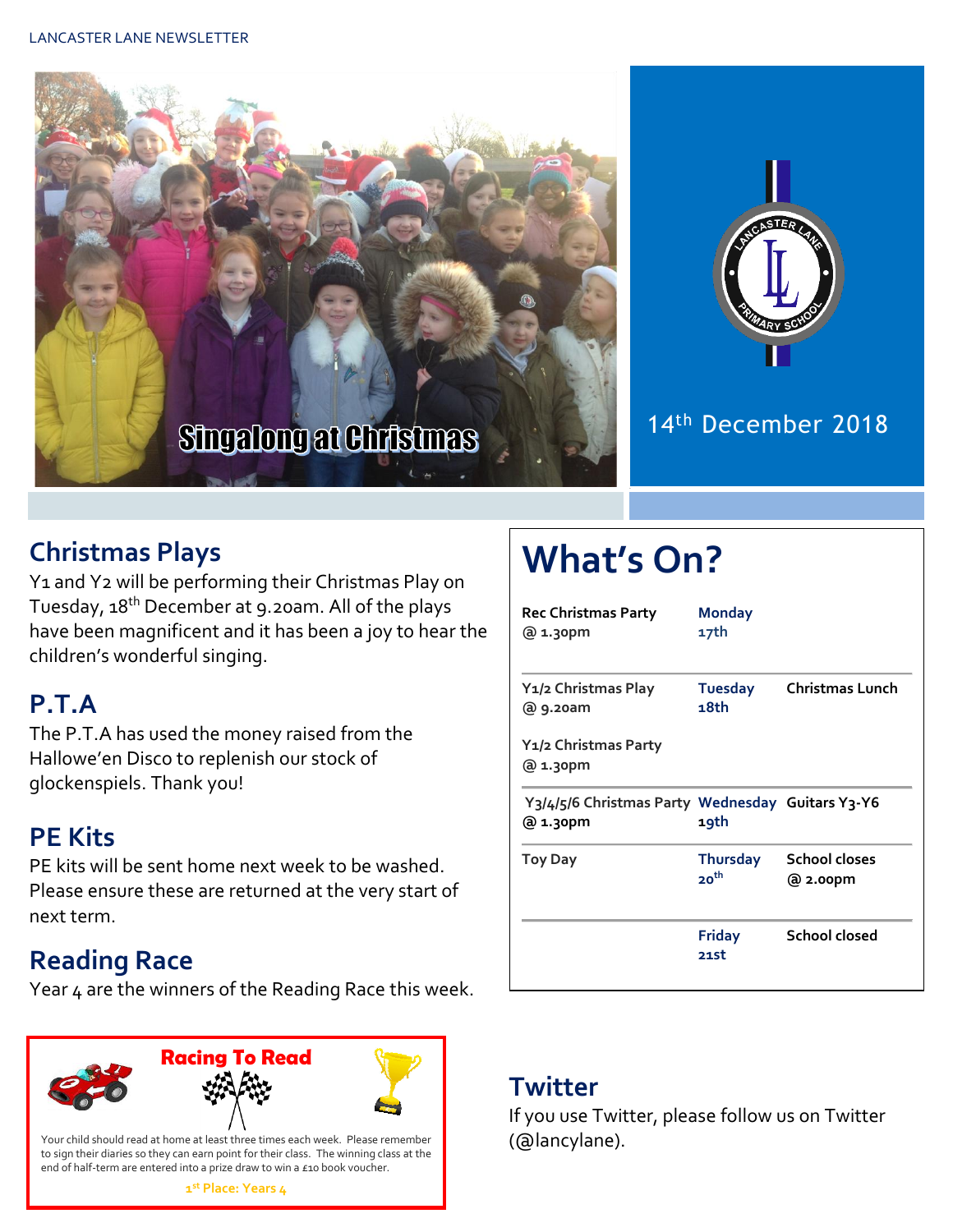#### **Pantomime**

The children's behaviour was exemplary at the pantomime, it was out pleasure to be able to take the children out. Thank you for your understanding about out late arrival back to school.

#### **Team Points**

As the Dolphins have won the most team points this term, they may come in non-school uniform on Thursday, 20<sup>th</sup> December.

## **Toy Day**

Traditionally, the last day of term is Toy Day and is a lovely opportunity for children to play games with their friends and teachers. We do ask, however that the children don't bring in anything electric, precious or valuable as Lancaster Lane School can't be held responsible for any loss or damage to personal items.

### **End of Term**

School end at 2pm on Thursday, 20<sup>th</sup> December and reopens on Monday, 7<sup>th</sup> January.

#### **Lancashire SEND Partnership**

Read the latest news from across the SEND Partnership: [https://www.lancashire.gov.uk/children-education](https://www.lancashire.gov.uk/children-education-families/special-educational-needs-and-disabilities/shaping-send-together/lancashire-send-partnership/)[families/special-educational-needs-and](https://www.lancashire.gov.uk/children-education-families/special-educational-needs-and-disabilities/shaping-send-together/lancashire-send-partnership/)[disabilities/shaping-send-together/lancashire-send](https://www.lancashire.gov.uk/children-education-families/special-educational-needs-and-disabilities/shaping-send-together/lancashire-send-partnership/)[partnership/](https://www.lancashire.gov.uk/children-education-families/special-educational-needs-and-disabilities/shaping-send-together/lancashire-send-partnership/)

#### **SEN Local Offer**

Parents, carers and young people - have your say on the re-development of the Local Offer by clicking this link.

[https://docs.google.com/forms/d/e/1FAIpQLSdI6nHnG](https://docs.google.com/forms/d/e/1FAIpQLSdI6nHnGxMYZBvqDPeLwZkjuhCIWRCpx1smHDVBF0UVzyuM9Q/formResponse) [xMYZBvqDPeLwZkjuhCIWRCpx1smHDVBF0UVzyuM9](https://docs.google.com/forms/d/e/1FAIpQLSdI6nHnGxMYZBvqDPeLwZkjuhCIWRCpx1smHDVBF0UVzyuM9Q/formResponse) [Q/formResponse](https://docs.google.com/forms/d/e/1FAIpQLSdI6nHnGxMYZBvqDPeLwZkjuhCIWRCpx1smHDVBF0UVzyuM9Q/formResponse)

Your views will help shape the new design and all feedback to our project team is confidential. No personal data will be disclosed and we'll share the feedback with you in early 2019. We're also working with young people in Lancashire to create a new design.



Y6 have been making their own advent candles.







We had a great time at the Pantomime